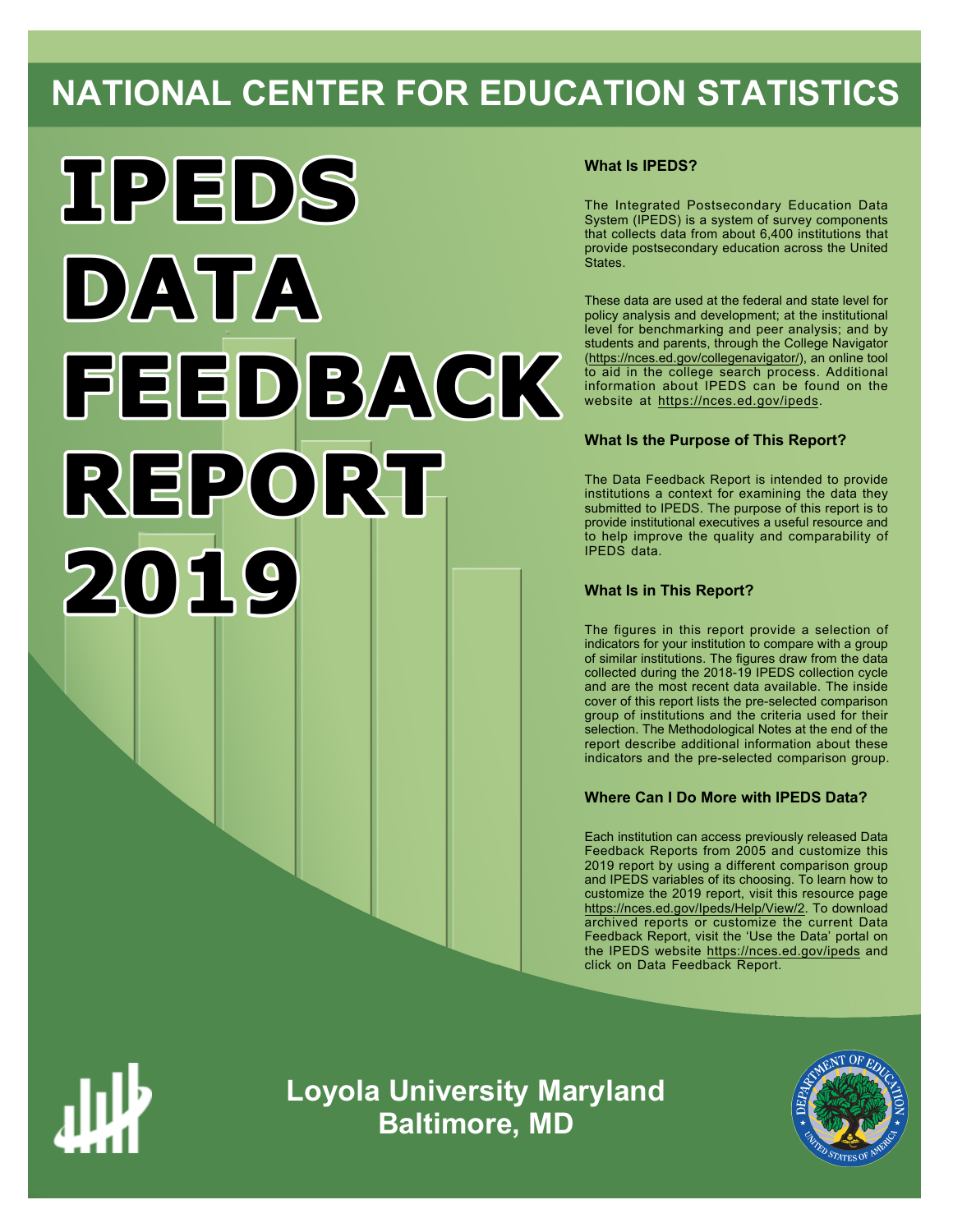# **COMPARISON GROUP**

Comparison group data are included to provide a context for interpreting your institution's statistics. If your institution did not define a custom comparison group for this report by July 13, 2019 NCES selected a comparison group for you. (In this case, the characteristics used to define the comparison group appears below.) The Customize Data Feedback Report functionality on the IPEDS Data Center at this provided link [\(https://nces.ed.gov/ipeds/datacenter/](https://nces.ed.gov/ipeds/datacenter/)) can be used to reproduce the figures in this report using different peer groups.

The custom comparison group chosen by Loyola University Maryland includes the following 14 institutions:

- American University (Washington, DC)
- Bucknell University (Lewisburg, PA)
- College of the Holy Cross (Worcester, MA)
- Creighton University (Omaha, NE)
- Elon University (Elon, NC)
- Fairfield University (Fairfield, CT)
- Gonzaga University (Spokane, WA)
- Loyola Marymount University (Los Angeles, CA)
- Providence College (Providence, RI)
- Saint Joseph"s University (Philadelphia, PA)
- Santa Clara University (Santa Clara, CA)
- University of Scranton (Scranton, PA)
- Villanova University (Villanova, PA)
- Xavier University (Cincinnati, OH)

#### **The figures in this report have been organized and ordered into the following topic areas:**

| 1) Admissions (only for non-open-admissions schools) | Fig. 1 and 2                           | Pg. 3             |
|------------------------------------------------------|----------------------------------------|-------------------|
| 2) Student Enrollment                                | Fig. 3 and 4                           | Pq. 3 and 4       |
| 3) Awards                                            | Fig. 5                                 | Pg.4              |
| 4) Charges and Net Price                             | Fig. 6 and 7                           | Pg.4              |
| 5) Student Financial Aid                             | Fig. 8 and 9                           | Pg. 5             |
| 6) Military Benefits*                                | [No charts applicable]                 |                   |
| 7) Retention and Graduation Rates                    | Fig. 10, 11, 12, 13, 14, 15, 16 and 17 | Pg. 5, 6, 7 and 8 |
| 8) Finance                                           | Fig. 18 and 19                         | Pg. 9             |
| 9) Staff                                             | Fig. 20 and 21                         | Pg. 9             |
| 10) Libraries*                                       | Fig. 22 and 23                         | Pg. 10            |

\*These figures only appear in customized Data Feedback Reports (DFR), which are available through Use the Data portal on the IPEDS website.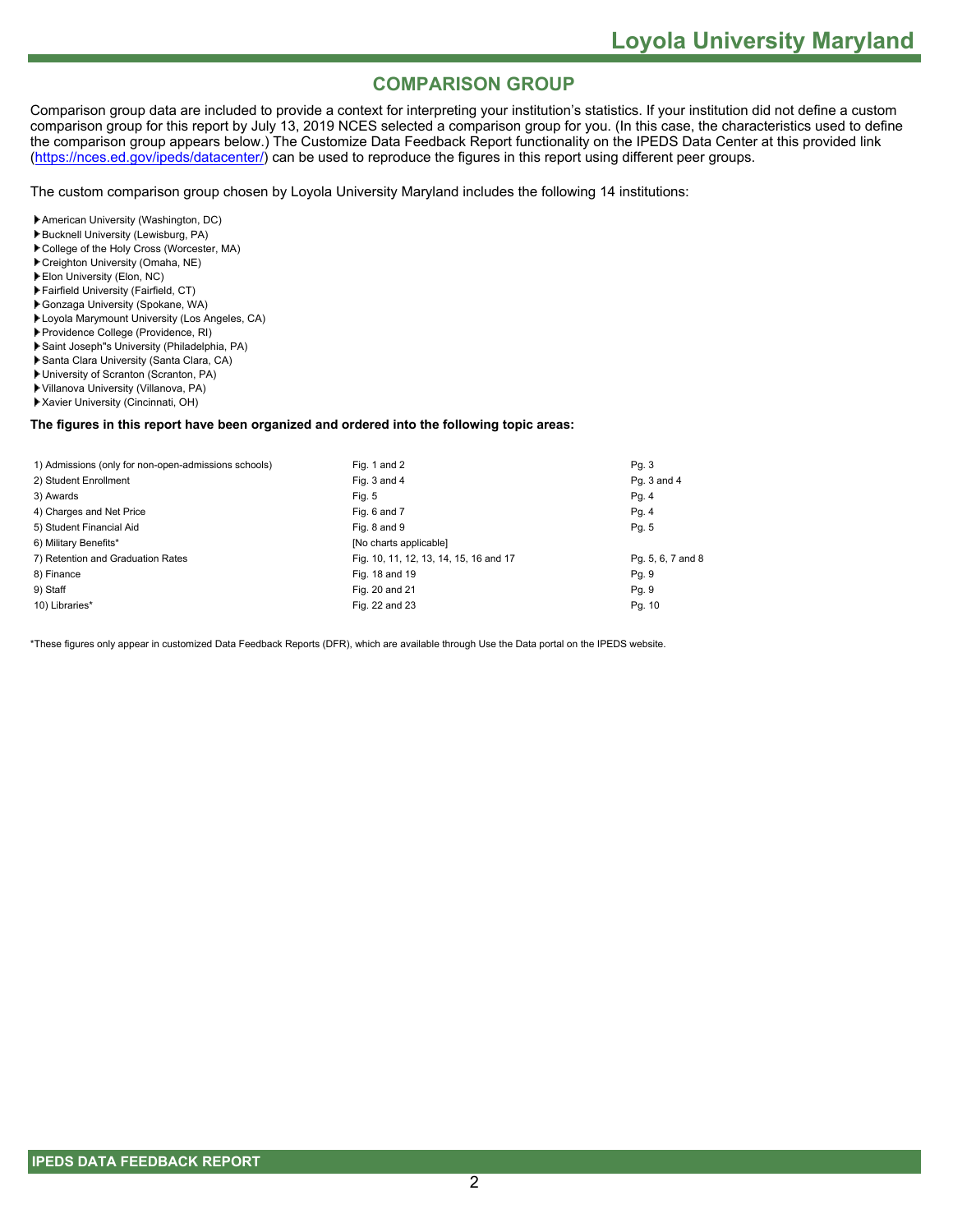**Figure 1. Number of first-time undergraduate students who applied, were admitted, and enrolled full and part time: Fall 2018**



NOTE: Admissions data are presented only for institutions that do not have an open admission policy, and apply to first-time, degree/certificate-seeking undergraduate students only. For details, see the Methodological Notes. N is the number of institutions in the comparison group.

SOURCE: U.S. Department of Education, National Center for Education Statistics, Integrated Postsecondary Education Data System (IPEDS): Winter 2018-19, Admissions component.

#### **Figure 2. Percent of first-time undergraduate applicants admitted, and percent of admitted students enrolled full and part time: Fall 2018**



NOTE: Admissions data are presented only for institutions that do not have an open admission policy, and apply to first-time, degree/certificate-seeking undergraduate students only. For details, see the Methodological Notes. See 'Use of Median Values for Comparison Group' for how median values are determined. N is the number of institutions in the comparison group.

SOURCE: U.S. Department of Education, National Center for Education Statistics, Integrated Postsecondary Education Data System (IPEDS): Winter 2018-19, Admissions component.

## **Figure 3. Percent of all students enrolled, by race/ethnicity, and percent of students who are women: Fall 2018**



**The Comparison Group Median (N=14)** Comparison Group Median (N=14)

NOTE: For more information about disaggregation of data by race and ethnicity, see the Methodological Notes. Median values for the comparison group will not add to 100%. See 'Use of Median Values for Comparison Group' for how median values are determined. N is the number of institutions in the comparison group.

SOURCE: U.S. Department of Education, National Center for Education Statistics, Integrated Postsecondary Education Data System (IPEDS): Spring 2019, Fall Enrollment component.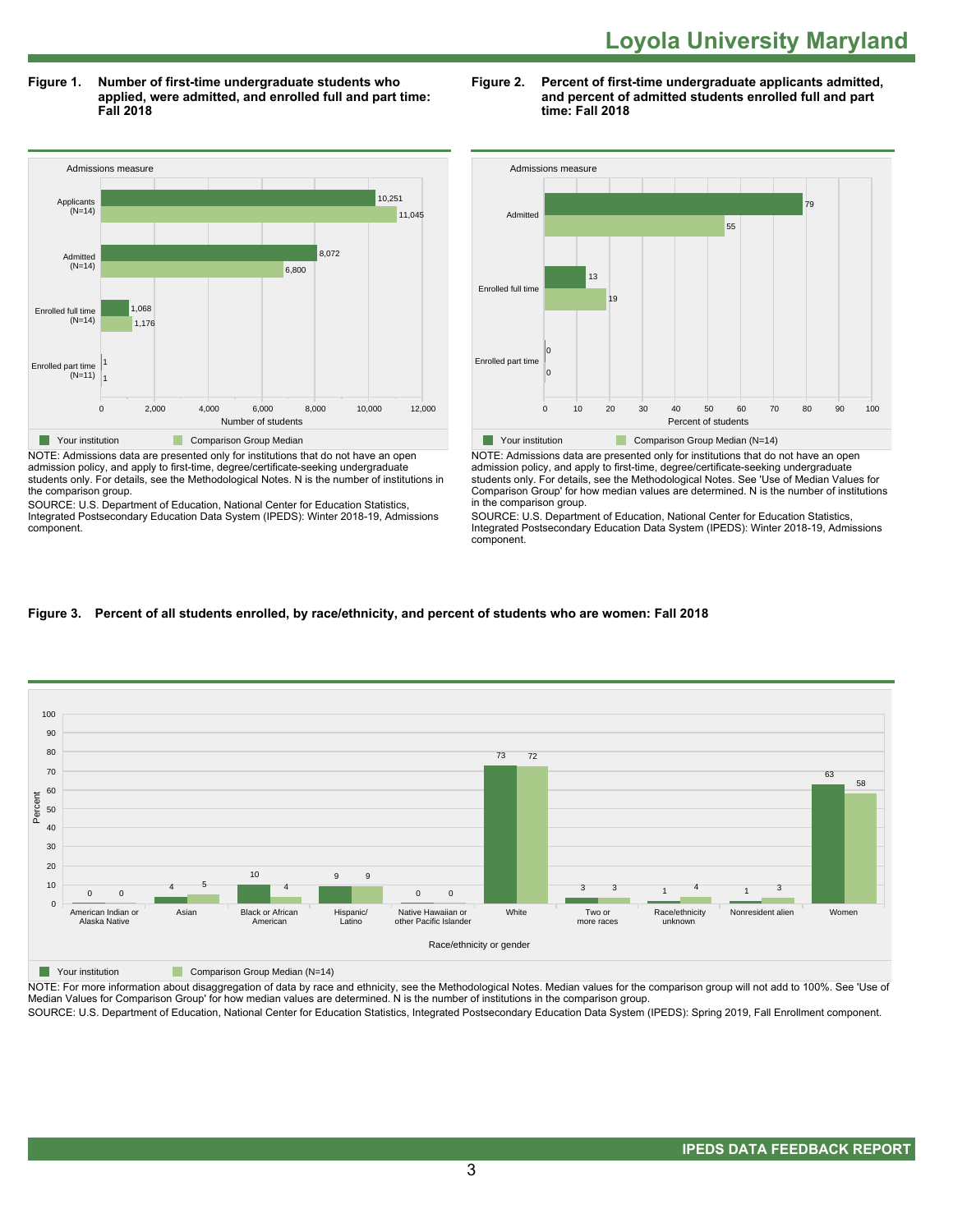**Figure 4. Unduplicated 12-month headcount of all students and of undergraduate students (2017-18), total FTE enrollment (2017-18), and full- and part-time fall enrollment (Fall 2018)**



NOTE: For details on calculating full-time equivalent (FTE) enrollment, see Calculating FTE in the Methodological Notes. Total headcount, FTE, and full- and part-time fall enrollment include both undergraduate and postbaccalaureate students, when applicable. N is the number of institutions in the comparison group.

SOURCE: U.S. Department of Education, National Center for Education Statistics, Integrated Postsecondary Education Data System (IPEDS): Fall 2018, 12-month Enrollment component and Spring 2019, Fall Enrollment component.

#### **Figure 6. Academic year tuition and required fees for full-time, first-time degree/certificate-seeking undergraduates: 2015-16 to 2018-19**



NOTE: The tuition and required fees shown here are the lowest reported from the categories of in-district, in-state, and out-of-state. N is the number of institutions in the comparison group.

SOURCE: U.S. Department of Education, National Center for Education Statistics, Integrated Postsecondary Education Data System (IPEDS): Fall 2018, Institutional Characteristics component.

**Figure 5. Number of degrees awarded, by level: 2017-18**



NOTE: For additional information about postbaccalaureate degree levels, see the Methodology Notes. N is the number of institutions in the comparison group. SOURCE: U.S. Department of Education, National Center for Education Statistics, Integrated Postsecondary Education Data System (IPEDS): Fall 2018, Completions component.

**Figure 7. Average net price of attendance for full-time, first-time degree/certificate-seeking undergraduate students, who were awarded grant or scholarship aid: 2015-16 to 2017- 18**



NOTE: Average net price is for full-time, first-time degree/certificate-seeking undergraduate students and is generated by subtracting the average amount of federal, state/local government, and institutional grant and scholarship awarded aid from the total cost of attendance. Total cost of attendance is the sum of published tuition and required fees, books and supplies, and the average room and board and other expenses. For details, see the Methodological Notes. N is the number of institutions in the comparison group.

SOURCE: U.S. Department of Education, National Center for Education Statistics, Integrated Postsecondary Education Data System (IPEDS): Fall 2018, Institutional Characteristics component and Winter 2018-19, Student Financial Aid component.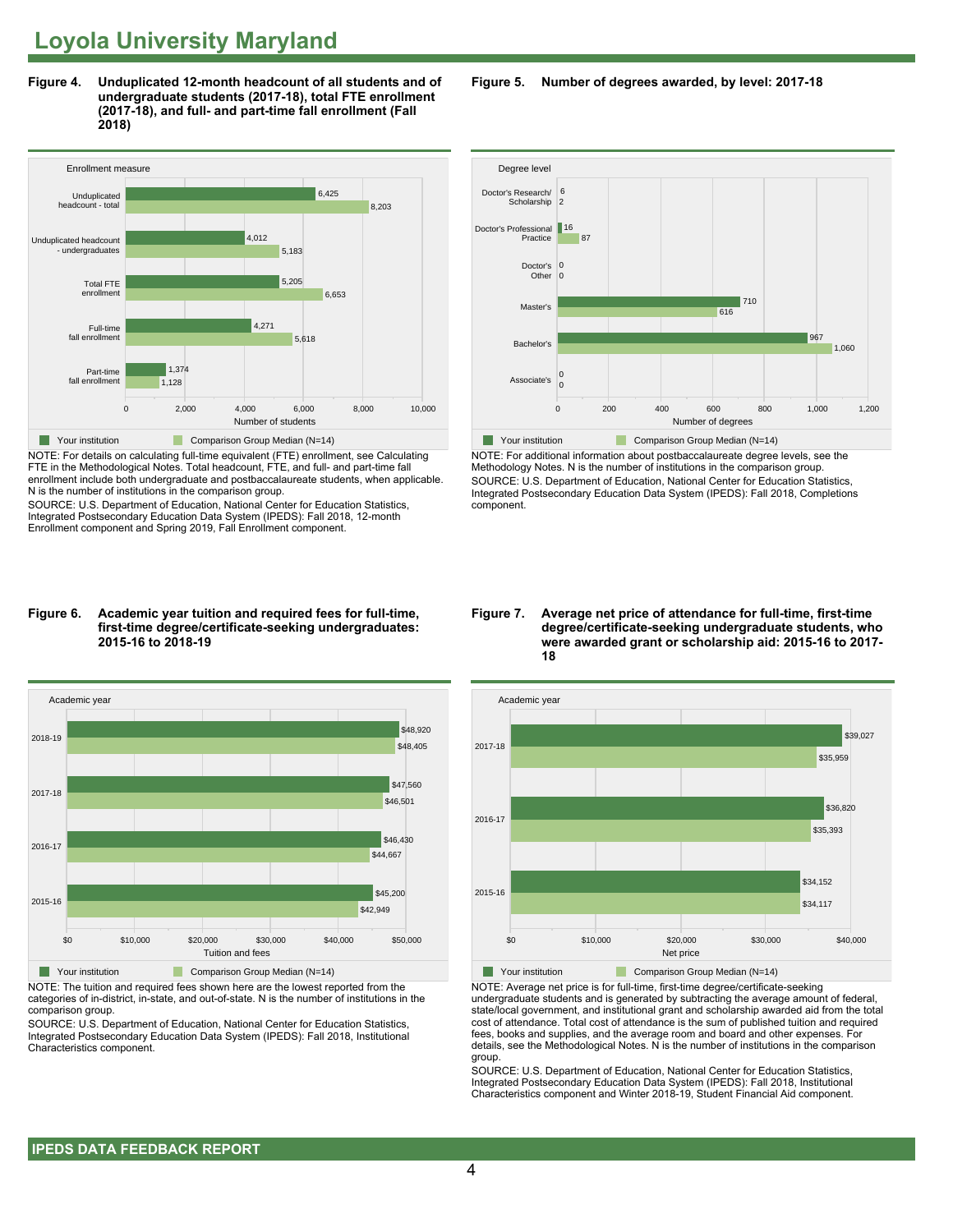**Figure 8. Percent of full-time, first-time degree/certificate-seeking undergraduate students who were awarded grant or scholarship aid from the federal government, state/local government, or the institution, or loans, by type of aid: 2017-18**



NOTE: Any grant aid above includes grant or scholarship aid awarded from the federal government, state/local government, or the institution. Federal grants includes Pell grants and other federal grants. Any loans includes federal loans and other loans awarded to students. For details on how students are counted for financial aid reporting, see Cohort Determination in the Methodological Notes. N is the number of institutions in the comparison group.

SOURCE: U.S. Department of Education, National Center for Education Statistics, Integrated Postsecondary Education Data System (IPEDS): Winter 2018-19, Student Financial Aid component.

#### **Figure 10. Retention rates of first-time bachelor's degree seeking students, by attendance status: Fall 2017 cohort**



NOTE: Retention rates are measured from the fall of first enrollment to the following fall. Academic reporting institutions report retention data as of the institution's official fall reporting date or as of October 15, 2017. Program reporters determine the cohort with enrollment any time between August 1-October 31, 2017 and retention based on August 1, 2018. Four-year institutions report retention rates for students seeking a bachelor's degree. For more details, see the Methodological Notes. N is the number of institutions in the comparison group.

SOURCE: U.S. Department of Education, National Center for Education Statistics, Integrated Postsecondary Education Data System (IPEDS): Spring 2019, Fall Enrollment component.





NOTE: Any grant aid above includes grant or scholarship aid awarded from the federal government, state/local government, or the institution. Federal grants includes Pell grants and other federal grants. Any loans includes federal loans and other loans awarded to students. Average amounts of aid were calculated by dividing the total aid awarded by the total number of recipients in each institution. N is the number of institutions in the comparison group.

SOURCE: U.S. Department of Education, National Center for Education Statistics, Integrated Postsecondary Education Data System (IPEDS): Winter 2018-19, Student Financial Aid component.



NOTE: Graduation rate cohort includes all full-time, first-time degree/certificate-seeking undergraduate students. Graduation and transfer-out rates are the Student Right-to-Know rates. Only institutions with mission to prepare students to transfer are required to report transfer out. For more details, see the Methodological Notes. N is the number of institutions in the comparison group.

SOURCE: U.S. Department of Education, National Center for Education Statistics, Integrated Postsecondary Education Data System (IPEDS): Winter 2018-19, Graduation Rates component.

#### **Figure 11. Graduation and transfer-out rates of full-time, first-time degree/certificate-seeking undergraduates within 150% of normal time to program completion: 2012 cohort**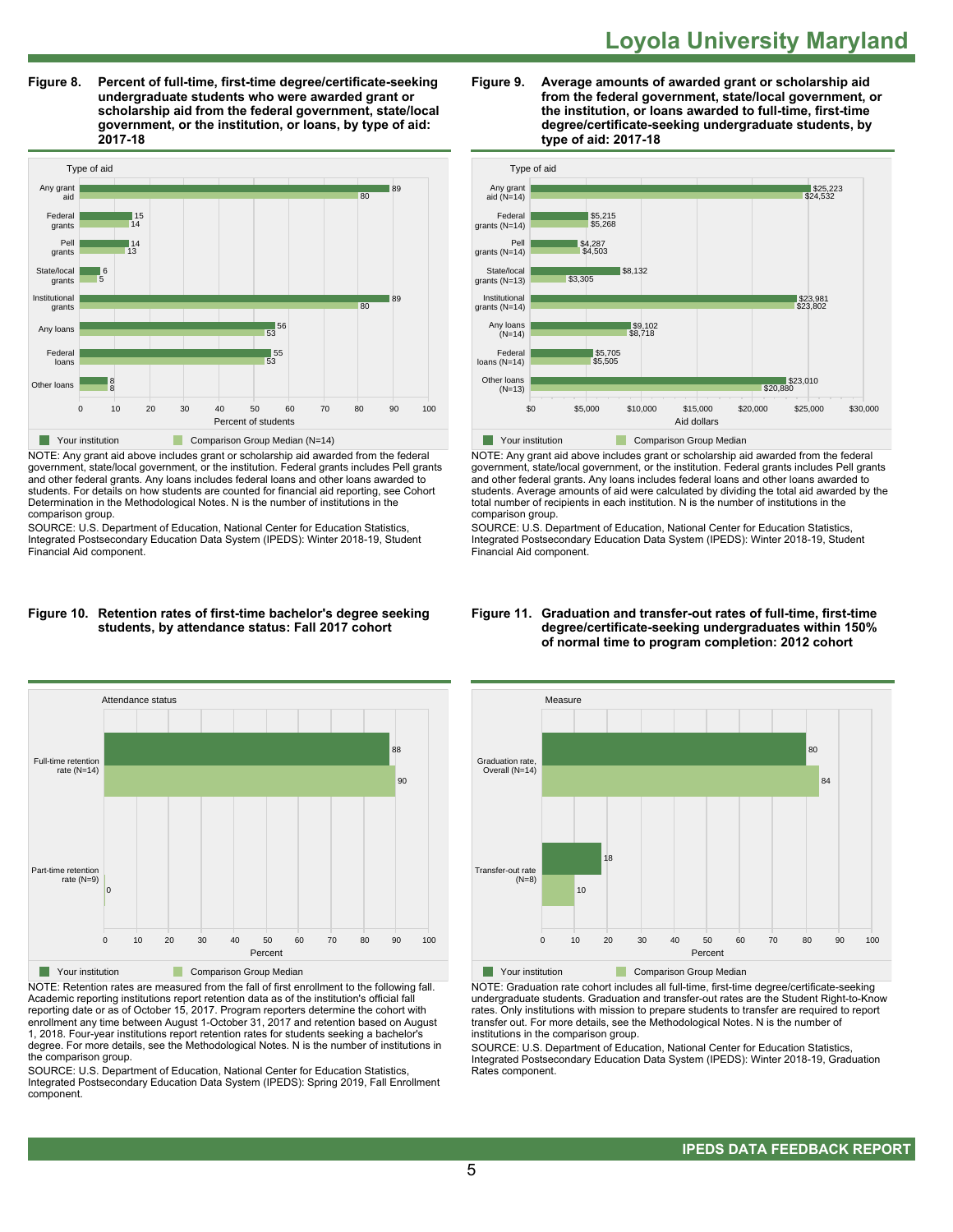**Figure 12. Graduation rates of full-time, first-time degree/certificate-seeking undergraduates within 150% of normal time to program completion, by race/ethnicity: 2012 cohort**



NOTE: For more information about disaggregation of data by race and ethnicity, see the Methodological Notes. The graduation rates are the Student Right-to-Know (SRK) rates. Median values for the comparison group will not add to 100%. N is the number of institutions in the comparison group.

SOURCE: U.S. Department of Education, National Center for Education Statistics, Integrated Postsecondary Education Data System (IPEDS): Winter 2018-19, Graduation Rates component.

#### **Figure 13. Graduation rates of full-time, first-time degree/certificateseeking undergraduates within 150% of normal time to program completion, by type of aid: 2012 cohort**

#### **Figure 14. Bachelor's degree graduation rates of full-time, first-time degree/certificate-seeking undergraduates within 4 years, 6 years, and 8 years: 2010 cohort**



NOTE: Graduation rate cohort includes all full-time, first-time degree/certificate-seeking undergraduate students. Data were collected on those students, who at entry of the cohort, were awarded a Pell Grant and students who were awarded a Subsidized Stafford loan, but did not receive a Pell Grant. Graduation rates are the Student Right-to-Know rates. For more details, see the Methodological Notes. N is the number of institutions in the comparison group.

SOURCE: U.S. Department of Education, National Center for Education Statistics, Integrated Postsecondary Education Data System (IPEDS): Winter 2018-19, Graduation Rates component.



NOTE: The 4-, 6-, and 8-year graduation rates are calculated using the number of students who completed a bachelor's or equivalent degree from a cohort of students who entered the institution seeking a bachelor's or equivalent degree. For details, see the Methodological Notes. N is the number of institutions in the comparison group. Medians are not reported for comparison groups with less than three values.

SOURCE: U.S. Department of Education, National Center for Education Statistics, Integrated Postsecondary Education Data System (IPEDS): Winter 2018-19, 200% Graduation Rates component.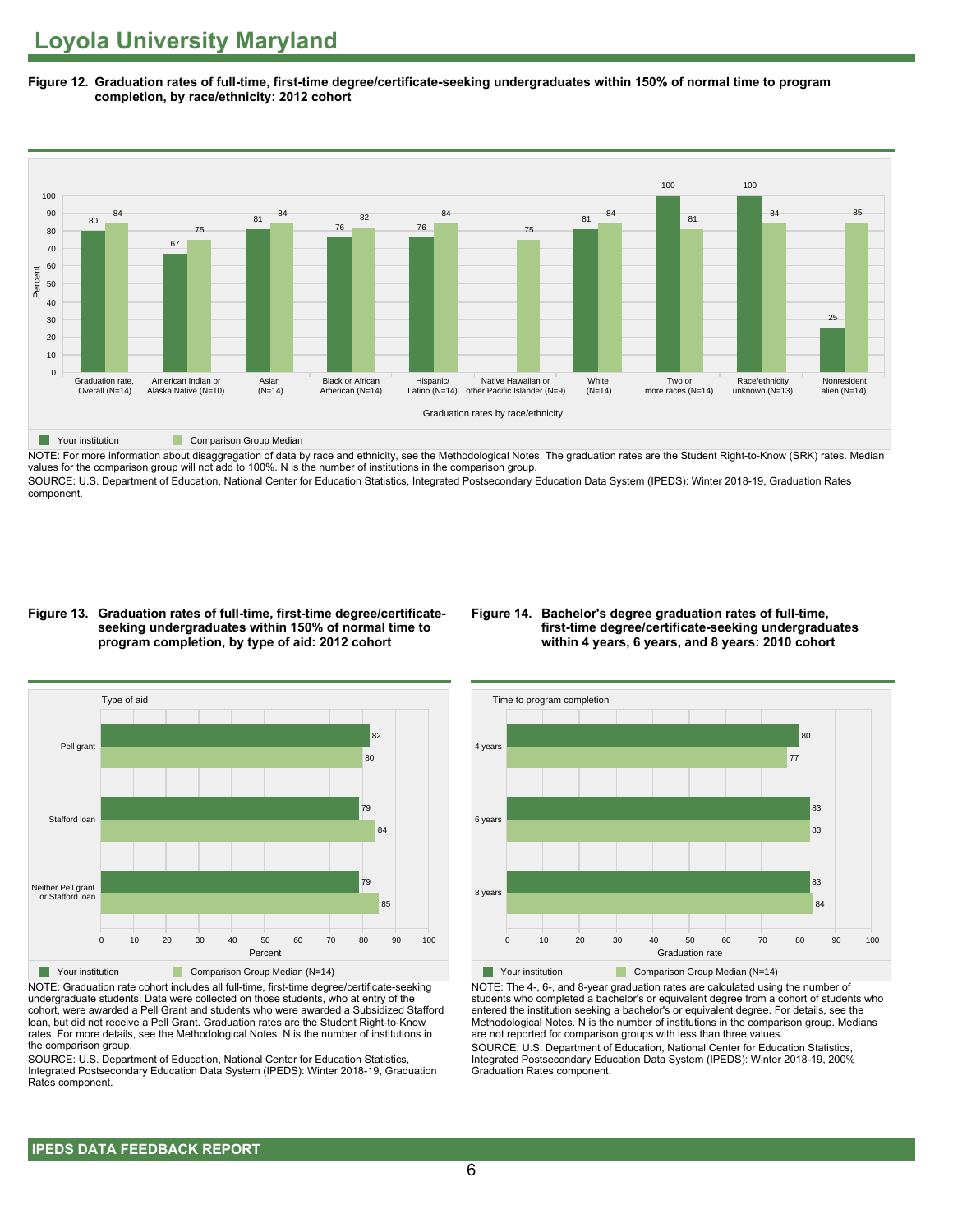**Figure 15. Award and enrollment rates of first-time, full-time, degree/certificate-seeking undergraduates after 8 years of entry, by Pell status: 2010-11 cohort**



NOTE: Award measures are based on the highest award received after 8 years of entry and enrollment measures are based on students who did not receive an award after 8 years of entry. Student cohorts (i.e., First-time, full-time; First-time, part-time; Non-first-time, full-time; and Non-first-time, part-time) are degree/certificate-seeking undergraduate students who entered the institution between July 1, 2010-June 30, 2011. Pell recipients are students with demonstrated financial need. For more details, see the Methodological Notes. N is the number of institutions in the comparison group.

SOURCE: U.S. Department of Education, National Center for Education Statistics, Integrated Postsecondary Education Data System (IPEDS): Winter 2018-19, Outcome Measures component.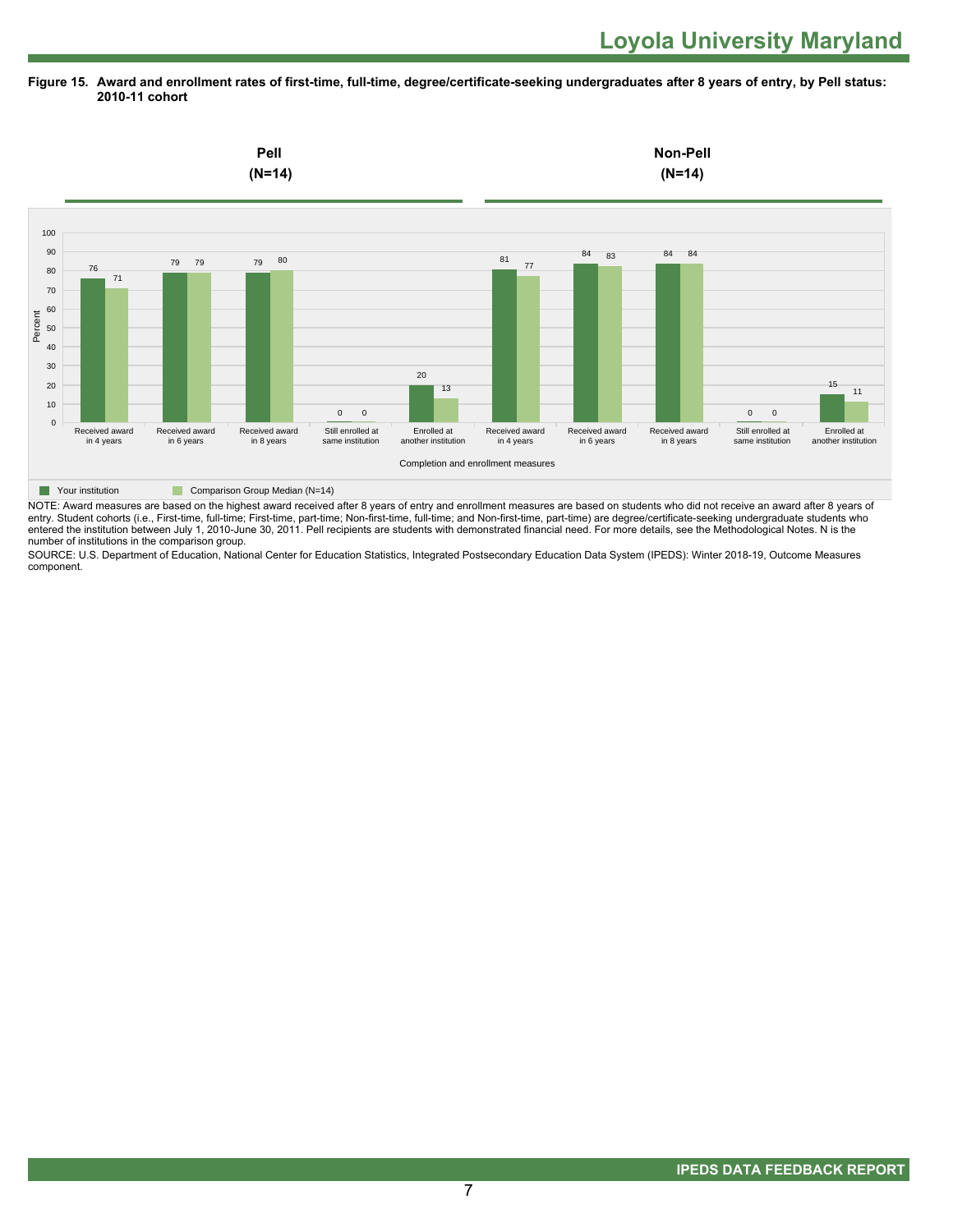**Figure 16. Award and enrollment rates of non-first-time, full-time, degree/certificate-seeking undergraduates after 8 years of entry, by Pell status: 2010-11 cohort**



NOTE: Award measures are based on the highest award received after 8 years of entry and enrollment measures are based on students who did not receive an award after 8 years of entry. Student cohorts (i.e., First-time, full-time; First-time, part-time; Non-first-time, full-time; and Non-first-time, part-time) are degree/certificate-seeking undergraduate students who entered the institution between July 1, 2010-June 30, 2011. Pell recipients are students with demonstrated financial need. For more details, see the Methodological Notes. N is the number of institutions in the comparison group.

SOURCE: U.S. Department of Education, National Center for Education Statistics, Integrated Postsecondary Education Data System (IPEDS): Winter 2018-19, Outcome Measures component.

#### **Figure 17. Award and enrollment rates of non-first-time, part-time, degree/certificate-seeking undergraduates after 8 years of entry, by Pell status: 2010-11 cohort**



NOTE: Award measures are based on the highest award received after 8 years of entry and enrollment measures are based on students who did not receive an award after 8 years of entry. Student cohorts (i.e., First-time, full-time; First-time, part-time; Non-first-time, full-time; and Non-first-time, part-time) are degree/certificate-seeking undergraduate students who entered the institution between July 1, 2010-June 30, 2011. Pell recipients are students with demonstrated financial need. For more details, see the Methodological Notes. N is the number of institutions in the comparison group.

SOURCE: U.S. Department of Education, National Center for Education Statistics, Integrated Postsecondary Education Data System (IPEDS): Winter 2018-19, Outcome Measures component.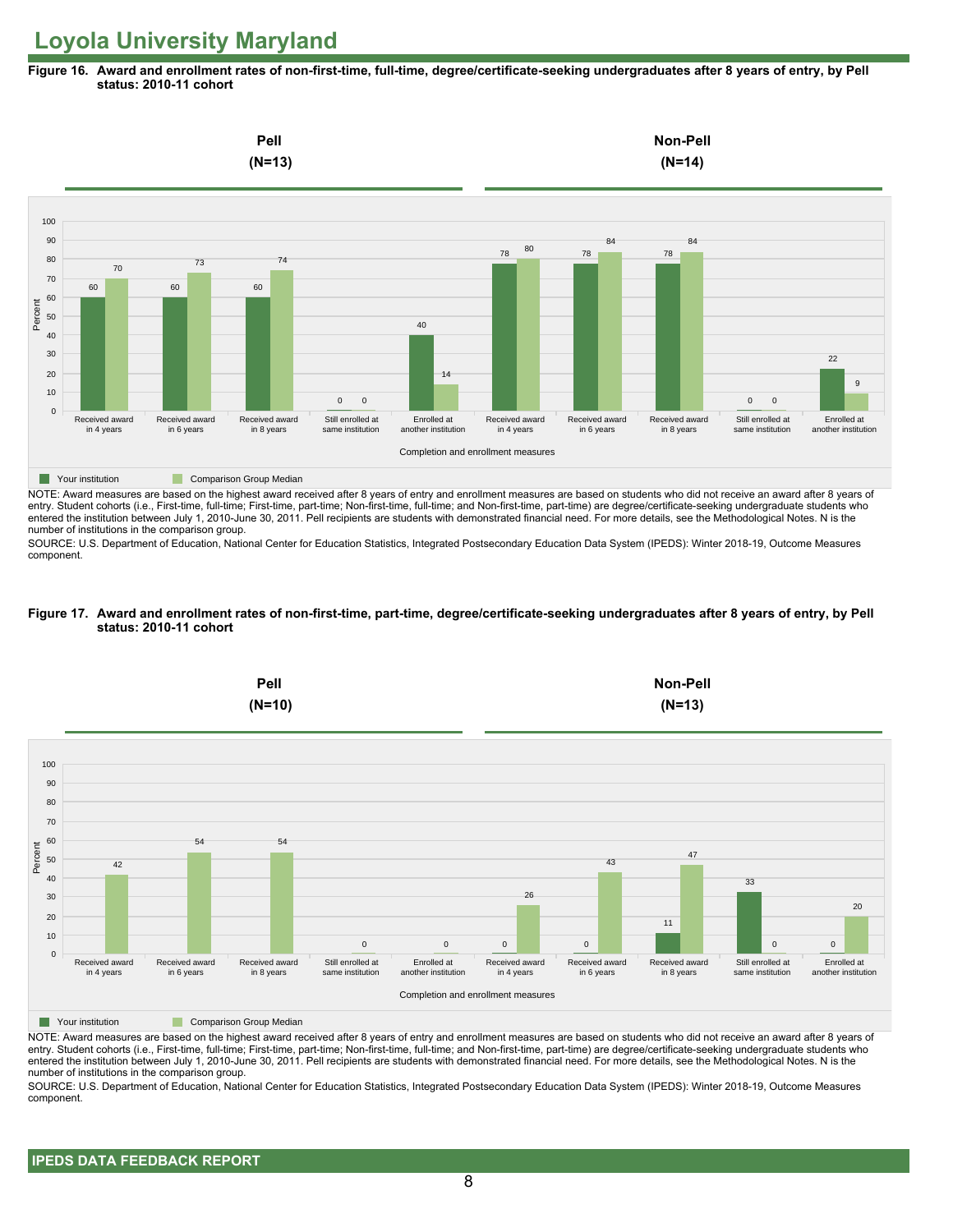**Loyola University Maryland** 

**Figure 18. Percent distribution of core revenues, by source: Fiscal year 2018**

Revenue source 0 10 20 30 40 50 60 70 80 90 100 Percent of function total Other core revenues Investment return Private gifts, grants, and contracts Government grants and contra Tuition and fees 3 7 13 11 11 8 2 2 71 **72 The Comparison Group Median (N=14)** Comparison Group Median (N=14)

NOTE: The comparison group median is based on those members of the comparison group that report finance data using the same accounting standards as the comparison institution. For more information, see the Methodological Notes. N is the number of institutions in the comparison group.

SOURCE: U.S. Department of Education, National Center for Education Statistics, Integrated Postsecondary Education Data System (IPEDS): Spring 2019, Finance component.



**Figure 19. Core expenses per FTE enrollment, by function: Fiscal**

**year 2018**

NOTE: Expenses per full-time equivalent (FTE) enrollment, particularly instruction, may be inflated because finance data includes all core expenses while FTE reflects credit activity only. For details on calculating FTE enrollment and a detailed definition of core expenses, see the Methodological Notes. N is the number of institutions in the comparison group. SOURCE: U.S. Department of Education, National Center for Education Statistics, Integrated Postsecondary Education Data System (IPEDS): Fall 2018, 12-month Enrollment component and Spring 2019, Finance component.

#### **Figure 20. Full-time equivalent staff, by occupational category: Fall 2018**



NOTE: Graduate assistants are not included. For calculation details, see the Methodological Notes. N is the number of institutions in the comparison group. SOURCE: U.S. Department of Education, National Center for Education Statistics, Integrated Postsecondary Education Data System (IPEDS): Spring 2019, Human Resources component.

#### **Figure 21. Average salaries of full-time instructional non-medical staff equated to 9-months worked, by academic rank: Academic year 2018-19**



NOTE: See Methodology Notes for more details on average salary. N is the number of

institutions in the comparison group.

SOURCE: U.S. Department of Education, National Center for Education Statistics, Integrated Postsecondary Education Data System (IPEDS): Spring 2019, Human Resources component.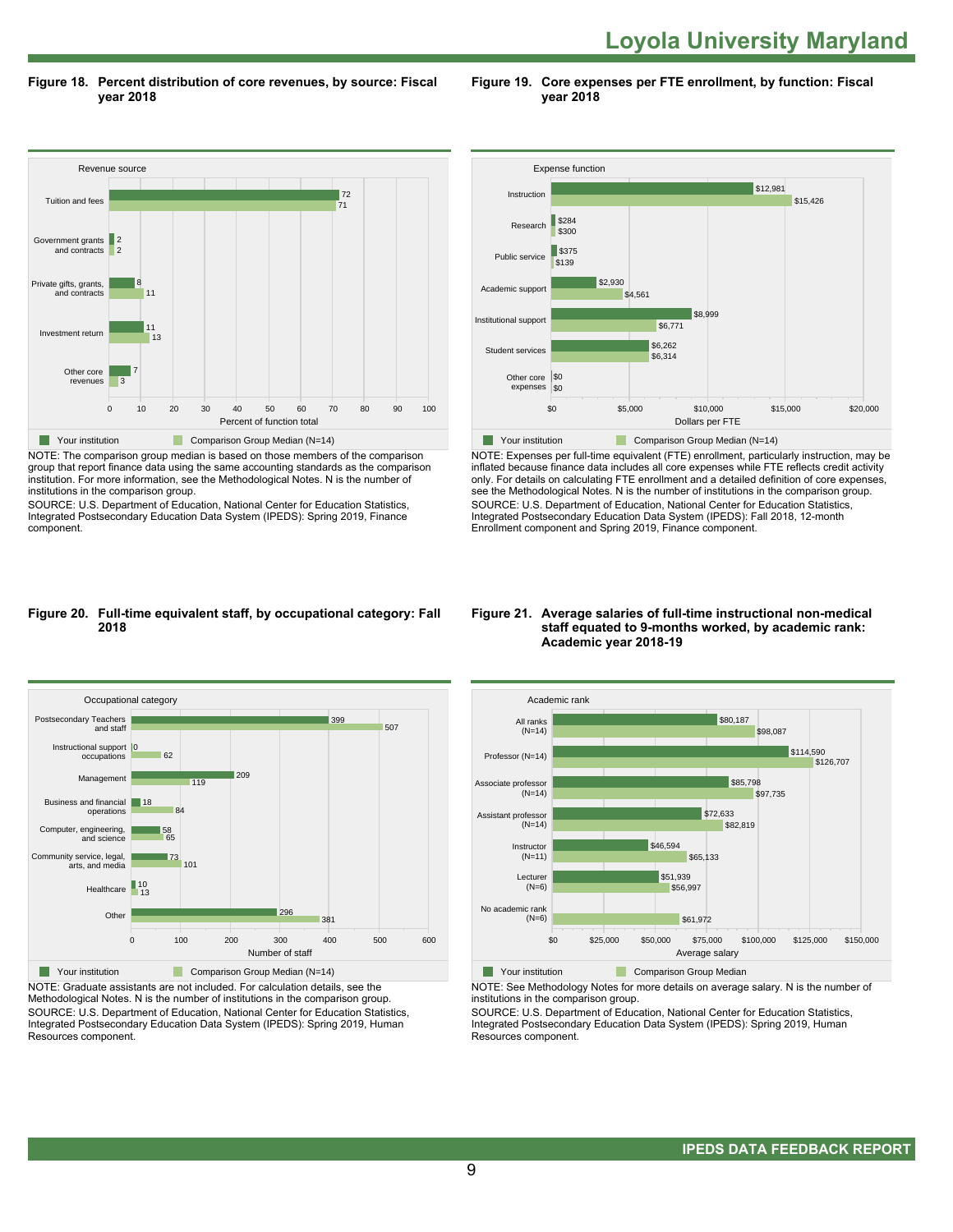**Figure 22. Percent distribution of library collection, by material type: Fiscal Year 2018**

#### **Figure 23. Percent distribution of library expenses, by function: Fiscal Year 2018**



SOURCE: U.S. Department of Education, National Center for Education Statistics, Integrated Postsecondary Education Data System (IPEDS): Spring 2019, Academic Libraries component.



NOTE: N is the number of institutions in the comparison group. SOURCE: U.S. Department of Education, National Center for Education Statistics, Integrated Postsecondary Education Data System (IPEDS): Spring 2019, Academic Libraries component.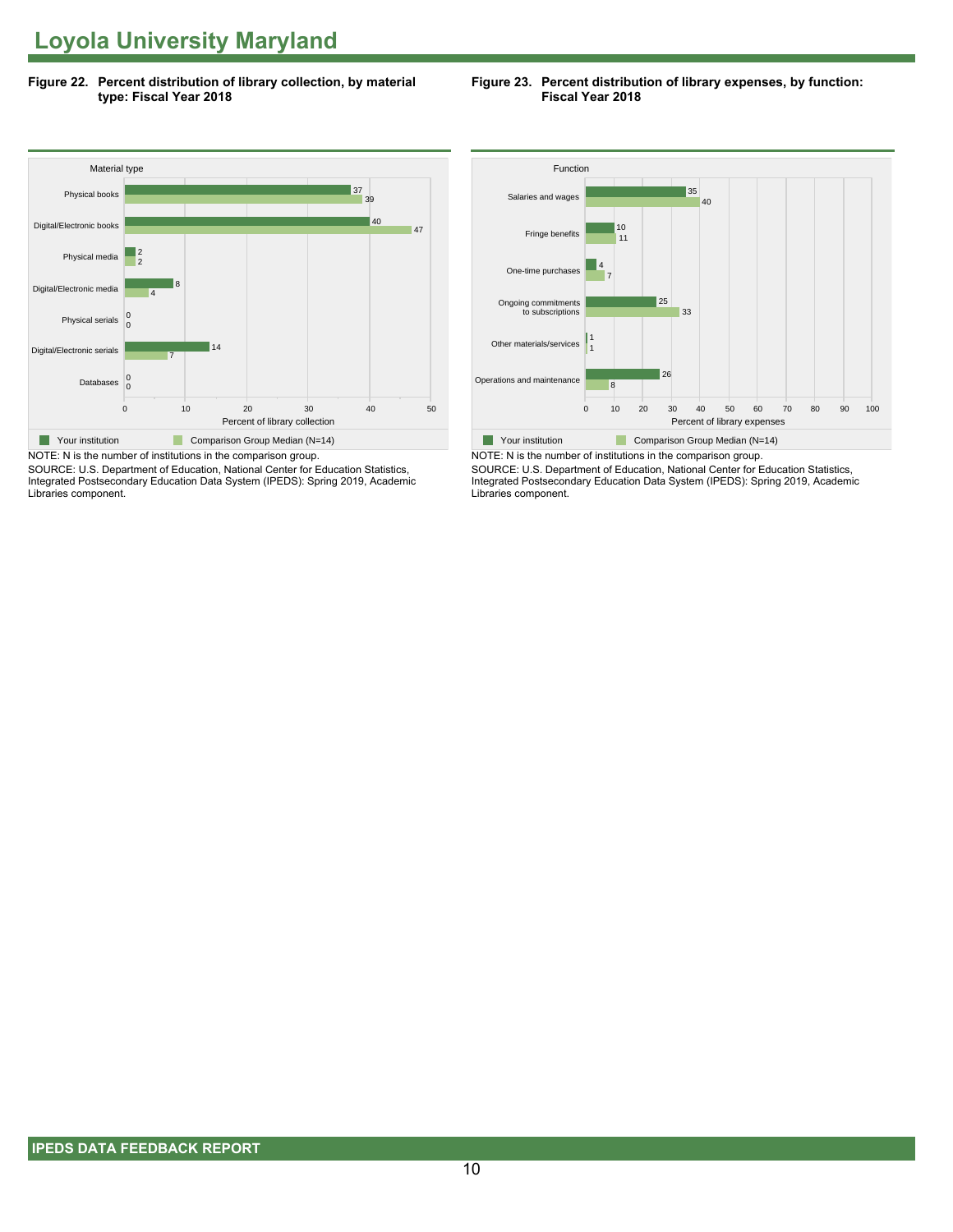# **METHODOLOGICAL NOTES**

#### **Overview**

This report is based on data supplied by institutions to IPEDS during 2018-19 data collection year. Response rates exceeded 99% for most surveys. IPEDS First Look reports at<https://nces.ed.gov/pubsearch/getpubcats.asp?sid=010> provide some information on aggregate institutional responses. Furthermore, data used in this report are provisional level and may be revised for a limited time through the IPEDS Prior Year Revision system.

# **Use of Median Values for Comparison Group**

This report compares your institution's data to the median value for the comparison group for each statistic shown in the figure. If more than one statistic is present in a figure, the median values are determined separately for each indicator or statistic. Medians are not displayed for comparison groups with fewer than three values. Where percentage distributions are presented, median values may not add to 100%. To access all the data used to create the figures included in this report, go to 'Use the Data' portal on the IPEDS website at this provided link ([https://nces.ed.gov/ipeds\)](https://nces.ed.gov/ipeds).

#### **Missing Statistics**

If a statistic is not reported for your institution, the omission indicates that the statistic is not relevant to your institution and the data were not collected. Not all notes may be applicable to your report.

#### **Use of Imputed Data**

All IPEDS data are subject to imputation for total (institutional) and partial (item) nonresponse. If necessary, imputed values were used to prepare your report.

#### **Data Confidentiality**

IPEDS data are not collected under a pledge of confidentiality.

#### **Disaggregation of Data by Race/Ethnicity**

When applicable, some statistics are disaggregated by race/ethnicity. Data disaggregated by race/ethnicity have been reported using the 1997 Office of Management and Budget categories. Detailed information about the race/ethnicity categories can be found at <https://nces.ed.gov/ipeds/Section/Resources>.

# **Cohort Determination for Reporting Student Financial Aid, Graduation Rates, and Outcome Measures**

Student cohorts for reporting Student Financial Aid and Graduation Rates data are based on the reporting type of the institution. For institutions that report based on an academic year (those operating on standard academic terms), student counts and cohorts are based on fall term data. Student counts and cohorts for program reporters (those that do not operate on standard academic terms) are based on unduplicated counts of students enrolled during a full 12-month period.

Student cohorts for reporting Outcome Measures are based on a full-year cohort from July 1-June 30 for all degree-granting institutions.

# **DESCRIPTION OF STATISTICS USED IN THE FIGURES**

#### **Admissions (only for non-open-admissions schools)**

#### *Admissions and Test Score Data*

Admissions and test score data are presented only for institutions that do not have an open admission policy, and apply to first-time, degree/certificate-seeking undergraduate students only. Applicants include only those students who fulfilled all requirements for consideration for admission and who were notified of one of the following actions: admission, non-admission, placement on a wait list, or application withdrawn (by applicant or institution). Admitted applicants (admissions) include wait-listed students who were subsequently offered admission. Early decision, early action, and students who began studies during the summer prior to the fall reporting period are included. For customized Data Feedback Reports, test scores are presented only if scores are required for admission.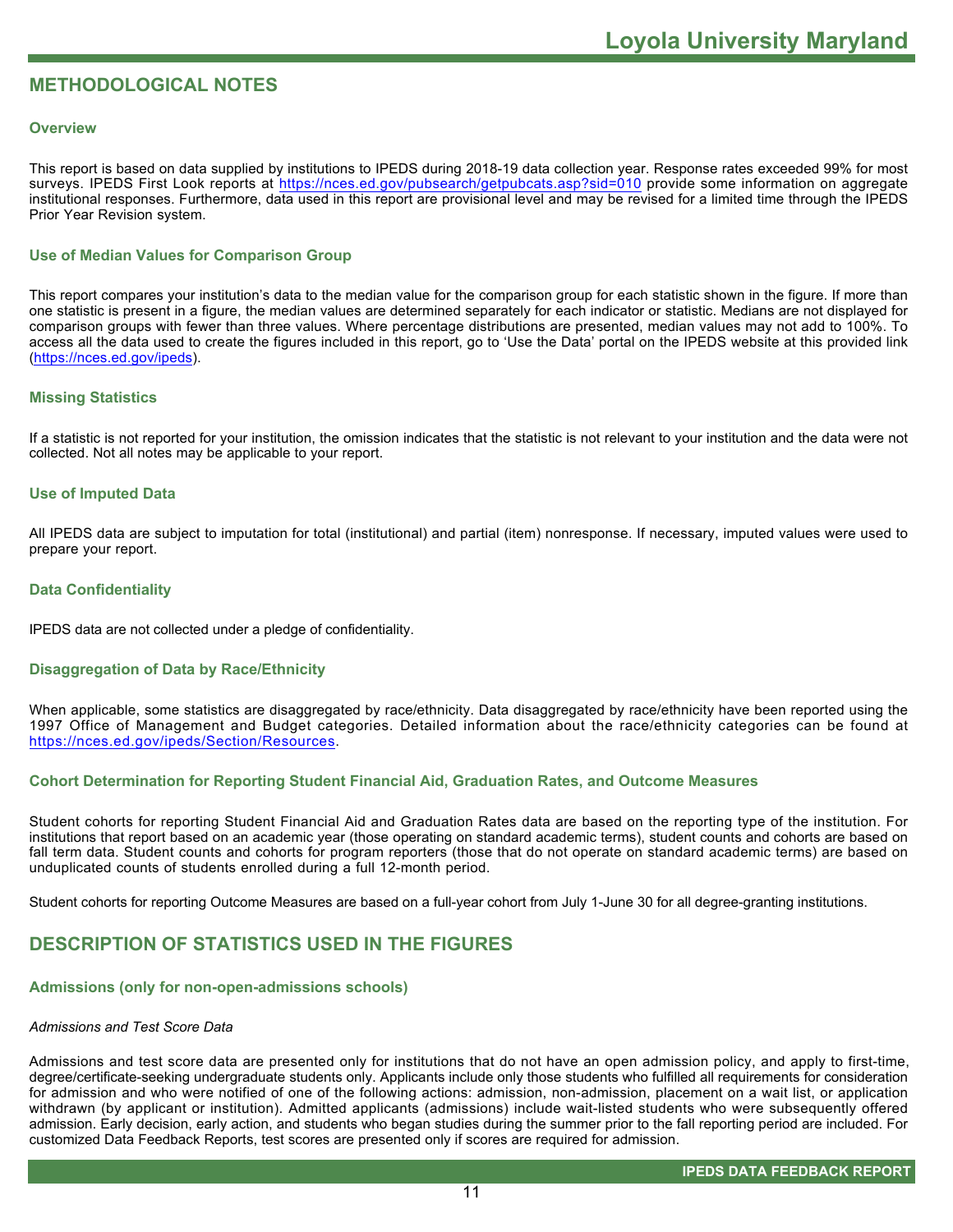# **Student Enrollment**

#### *Enrollment Counts*

12-month Enrollment captures a cumulative unduplicated headcount of enrollment over the full 12-month period beginning July 1 and ending June 30. In contrast, Fall Enrollment captures number of students enrolled on a particular date in the fall. Fall enrollment is often referred to as a "snapshot" of an institution"s enrollment at a specific time.

#### *FTE Enrollment*

The full-time equivalent (FTE) enrollment used in this report is the sum of the institution's FTE undergraduate enrollment and FTE graduate enrollment (as calculated from or reported on the 12-month Enrollment component). Undergraduate and graduate FTE are estimated using 12-month instructional activity (credit and/or contact hours). See "Calculation of FTE Students (using instructional activity)" in the IPEDS Glossary at <https://surveys.nces.ed.gov/ipeds/VisGlossaryAll.aspx>.

#### *Total Entering Undergraduate Students*

Total entering students are students at the undergraduate level, both full- and part-time, new to the institution in the fall term (or the prior summer term who returned in the fall). This includes all first-time undergraduate students, students transferring into the institution at the undergraduate level, and non-degree/certificate-seeking undergraduates entering in the fall. Only degree-granting, academic year reporting institutions provide total entering student data.

#### **Completions**

#### *Completions and Completers*

Completions collects data on undergraduate and graduate completions and completers in a 12-month period. Completions are the counts of postsecondary awards granted where each award reported once but multiple awards may be reported for one recipient. Completers are the counts of students granted postsecondary awards. The count of completers is collected in two ways. The first way counts all completers, while the second way counts completers by award level (e.g., number of associate's completers, number of bachelor's completers).

#### **Student Financial Aid**

#### *Financial Aid Recipients and Amounts*

Student Financial Aid collects the counts of undergraduate students awarded different types of financial aid and the total amounts of aid awarded. The average dollar amount of aid awarded is then calculated. In addition, Student Financial Aid collects counts of full-time, first-time undergraduate student awarded aid and amounts of aid, and counts of undergraduate and graduate students receiving military educational benefits.

#### **Charges and Net Price**

#### *Average Institutional Net Price*

IPEDS collects data to calculate average net price at each institution for two groups of undergraduate students: those awarded grant aid and those awarded Title IV federal aid.

Average net price is calculated for full-time, first-time degree/certificate-seeking undergraduates who were awarded grant or scholarship aid from the federal government, state/local government, or the institution anytime during the full aid year. For public institutions, this includes only students who paid the in-state or in-district tuition rate. Other sources of grant aid are excluded. Average net price is generated by subtracting the average amount of federal, state/local government, and institutional grant and scholarship aid from the total cost of attendance. Total cost of attendance is the sum of published tuition and required fees, books and supplies, and the average room and board and other expenses.

For the purpose of the IPEDS reporting, aid awarded refers to financial aid that was awarded to, and accepted by, a student. This amount may differ from the aid amount that is disbursed to a student.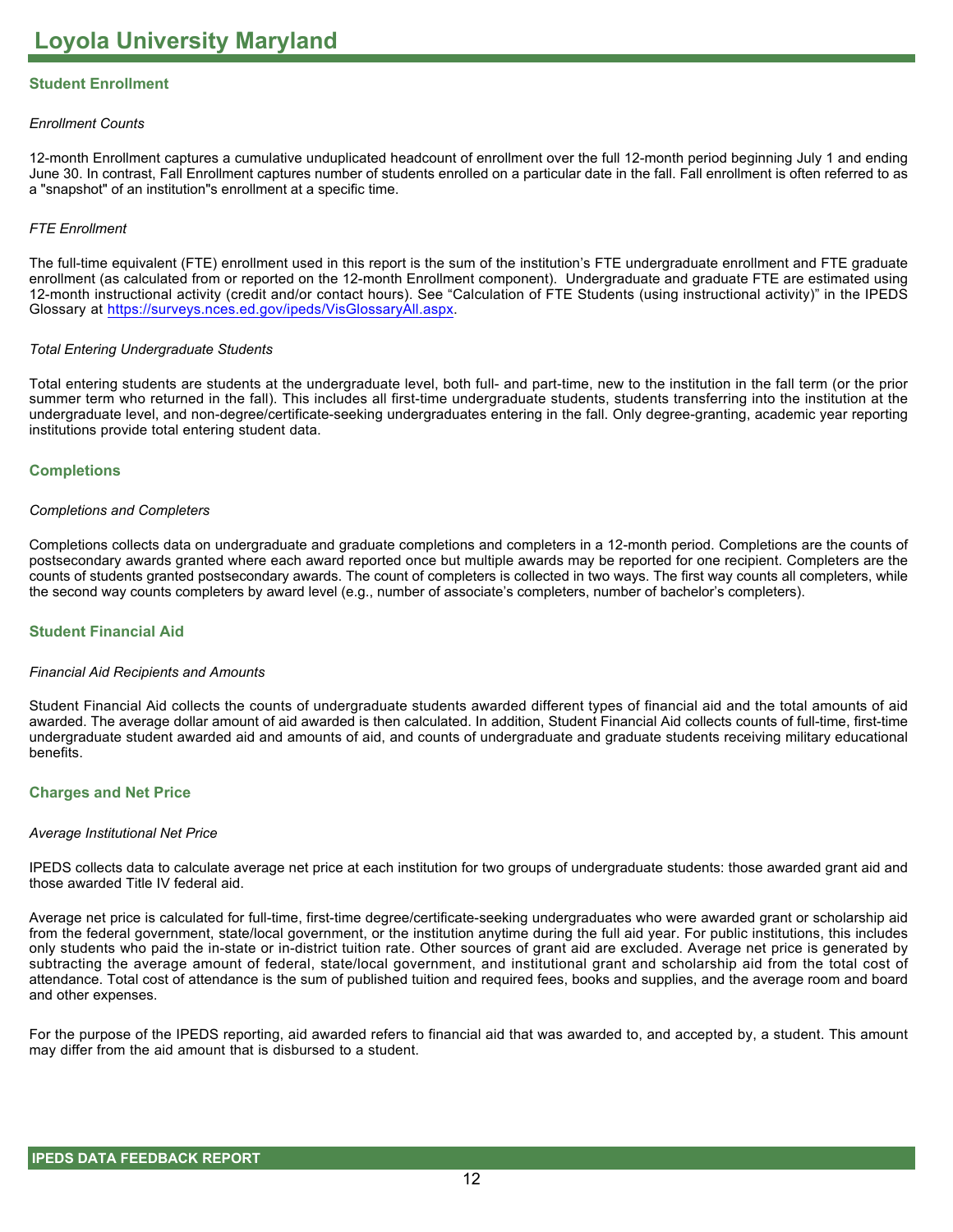#### **Retention, Graduation Rates, and Outcome Measures**

#### *Retention Rates*

Retention rates are measures of the rate at which students persist in their educational program at an institution, expressed as a percentage. For four-year institutions, this is the percentage of first-time bachelors (or equivalent) degree-seeking undergraduates from the previous fall who are again enrolled in the current fall. For all other institutions this is the percentage of first-time degree/certificate-seeking students from the previous fall who either re-enrolled or successfully completed their program by the current fall. The full-time retention rate is calculated using the percentage of full-time, first-time degree/certificate-seeking undergraduates, while the part-time rate is calculated using the percentage of part-time, first-time degree/certificate-seeking undergraduates.

#### *Graduation Rates and Transfer-out Rate*

Graduation rates are those developed to satisfy the requirements of the Student Right-to-Know Act and Higher Education Act, as amended, and are defined as the total number of individuals from a given cohort of full-time, first-time degree/certificate-seeking undergraduates who completed a degree or certificate within a given percent of normal time to complete all requirements of the degree or certificate program; divided by the total number of students in the cohort of full-time, first-time degree/certificate-seeking undergraduates minus any allowable exclusions. Institutions are permitted to exclude from the cohort students who died or were totally and permanently disabled; those who left school to serve in the armed forces or were called up to active duty; those who left to serve with a foreign aid service of the federal government, such as the Peace Corps; and those who left to serve on an official church mission.

A further extension of the traditional Graduation Rates (GR) component which carries forward 100% and 150% graduation rates data previously reported in the GR component is the Graduation Rates 200% (GR200) component, which requests information on any additional completers and exclusions from the cohort between 151% and 200% normal time for students to complete all requirements of their program of study.

Transfer-out rate is the total number of students from the cohort who are known to have transferred out of the reporting institution (without earning a degree/award) and subsequently re-enrolled at another institution within the same time period; divided by the same adjusted cohort (initial cohort minus allowable exclusions) as described above. Only institutions with a mission that includes providing substantial preparation for students to enroll in another eligible institution are required to report transfers out.

#### *Outcome Measures Data*

Alternative measures of student success are reported by degree-granting institutions to describe the outcomes of four degree/certificateseeking undergraduate student groups: First-time, full-time (FTFT); First-time, part-time (FTPT); Non-first-time, full-time entering (NFTFT); and Non-first-time, part-time entering (NFTPT). Additionally, each of the four cohorts collects data on two subcohorts: Pell grant recipients and non -Pell grant recipients. These measures provide the 4-year, 6-year, and 8-year award rates (or completions rates) after entering an institution. NCES calculates award rates by dividing a cohort's or subcohort's adjusted cohort into the number of total awards at 4-year, 6-year, and 8year status points.

The initial cohort can be revised and take allowable exclusions resulting in an adjusted cohort. Institutions are permitted to exclude from the initial cohort students who died or were totally and permanently disabled; those who left school to serve in the armed forces or were called up to active duty; those who left to serve with a foreign aid service of the federal government, such as the Peace Corps; and those who left to serve on an official church mission.

The highest award and the type of award (i.e., certificate, Associate's, or Bachelor's) are reported at each status point. For students who did not earn an undergraduate award after 8-years of entry, the enrollment statuses are reported as either still enrolled at the institution, or subsequently transferred out of the institution. Unlike the Graduation Rates data, all institutions must report on a full-year cohort (students entering July 1 of one year to June 30 to the next) and on their transfer out students, regardless if the institution has a mission that provides substantial transfer preparation.

#### **Finance**

#### *Core Revenues*

Core revenues for public institutions reporting under GASB standards include tuition and fees; government (federal, state, and local) appropriations and operating and nonoperating grants/contracts; private gifts, grants, and contracts (private operating grants/contracts plus gifts and contributions from affiliated entities); sales and services of educational activities; investment income; other operating and nonoperating sources; and other revenues and additions (capital appropriations and grants and additions to permanent endowments). "Other core revenues" include federal appropriations, sales and services of educational activities, other operating and nonoperating sources, and other revenues and additions.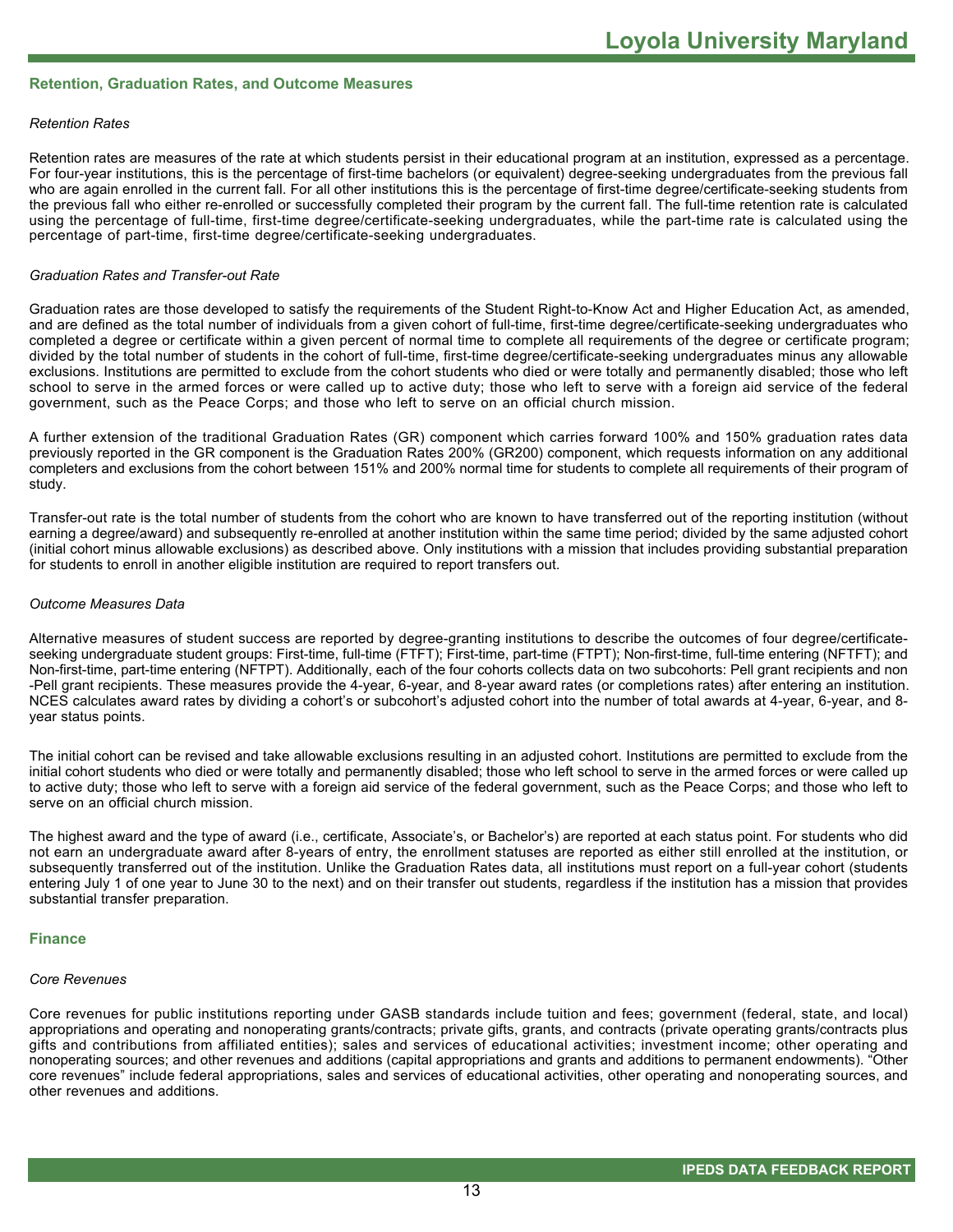Core revenues for private, not-for-profit institutions (and a small number of public institutions) reporting under FASB standards include tuition and fees; government (federal, state, and local) appropriations and grants/contracts; private gifts, grants and contracts (including contributions from affiliated entities); investment return; sales and services of educational activities; and other sources (a generated category of total revenues minus the sum of core and noncore categories on the Finance component). "Other core revenues" include government (federal, state, and local) appropriations, sales and services of educational activities, and other sources.

Core revenues for private, for-profit institutions reporting under FASB standards include tuition and fees; government (federal, state, and local) appropriations and grants/contracts; private grants/ contracts; investment income; sales and services of educational activities; and other sources (a generated category of total revenues minus the sum of core and noncore categories on the Finance component). "Other core revenues" include government (federal, state, and local) appropriations and other sources.

At degree-granting institutions, core revenues exclude revenues from auxiliary enterprises (e.g., bookstores and dormitories), hospitals, and independent operations. Non-degree-granting institutions do no report revenue from auxiliary enterprises in a separate category, and thus may include these amounts in the core revenues from other sources.

#### *Core Expenses*

Core expenses include expenses for instruction, research, public service, academic support, institutional support, student services, grant aid/scholarships and fellowships (net of discounts and allowances), and other functional expenses (a generated category of total expense minus the sum of core and noncore functions on the Finance component). Expenses for operation and maintenance of plant, depreciation, and interest are allocated to each of the other functions. Core expenses at degree-granting institutions exclude expenses for auxiliary enterprises (e.g., bookstores and dormitories), hospitals, and independent operations. Non-degree-granting institutions do not report expenses for auxiliary enterprises in a separate category and thus may include these amounts in the core expenses as other expenses. "Other core expenses" is the sum of grant aid/scholarships and fellowships and other expenses.

#### *Endowment Assets*

Endowment assets, for public institutions under GASB standards, and private, not-for-profit institutions under FASB standards, include gross investments of endowment funds, term endowment funds, and funds functioning as endowment for the institution and any of its foundations and other affiliated organizations. Private, for-profit institutions under FASB do not hold or report endowment assets.

#### *Salaries and Wages*

Salaries and wages for public institutions under GASB standards and private (not-for-profit and for-profit) institutions under FASB standards, include amounts paid as compensation for services to all employees regardless of the duration of service, and amounts made to or on behalf of an individual over and above that received in the form of a salary or wage.

## **Staff**

## *FTE Staff*

The full-time-equivalent (FTE) by occupational category is calculated by summing the total number of full-time staff and adding one-third of the total number of part-time staff. Graduate assistants are not included.

## *Equated Instructional Non-Medical Staff Salaries*

Institutions reported the number of full-time nonmedical instructional staff and their salary outlays by academic rank, gender, and the number of months worked (9-, 10-, 11-, and 12-months). Salary outlays for staff who worked 10-, 11-, and 12-months were equated to 9-months of work by multiplying the outlays reported for 10-months by 0.90, the outlays reported for 11 months by 0.818, and the outlays reported for 12 months by 0.75. The equated 10-, 11-, and 12-outlays were then added to the outlays for instructional staff that worked 9-months to generate a total 9-month equated salary outlay. The total 9-month equated outlay was then divided by total number of instructional non-medical staff to determine an equated 9-month average salary. This calculation was done for each academic rank. Salary outlays were not reported for staff that work less than 9-months and were excluded.

## *Student-to-Faculty Ratio*

Institutions can provide their institution's student-to-faculty ratio (i.e., student-to-instructional staff) for undergraduate programs or follow the NCES guidance in calculating their student-to-faculty ratio, which is as follows: the number of FTE students (using Fall Enrollment survey data) divided by total FTE instructional staff (using the total Primarily instruction + Instruction/research/public service staff reported in Human Resources component and adding any not primarily instructional staff that are teaching a credit course). For this calculation, FTE for students is equal to the number of the full-time students plus one-third the number of part-time students; FTE for instructional staff is similarly calculated. Students in "stand-alone" graduate or professional programs (such as, medicine, law, veterinary, dentistry, social work, or public health) and instructional staff teaching in these programs are excluded from the FTE calculations.